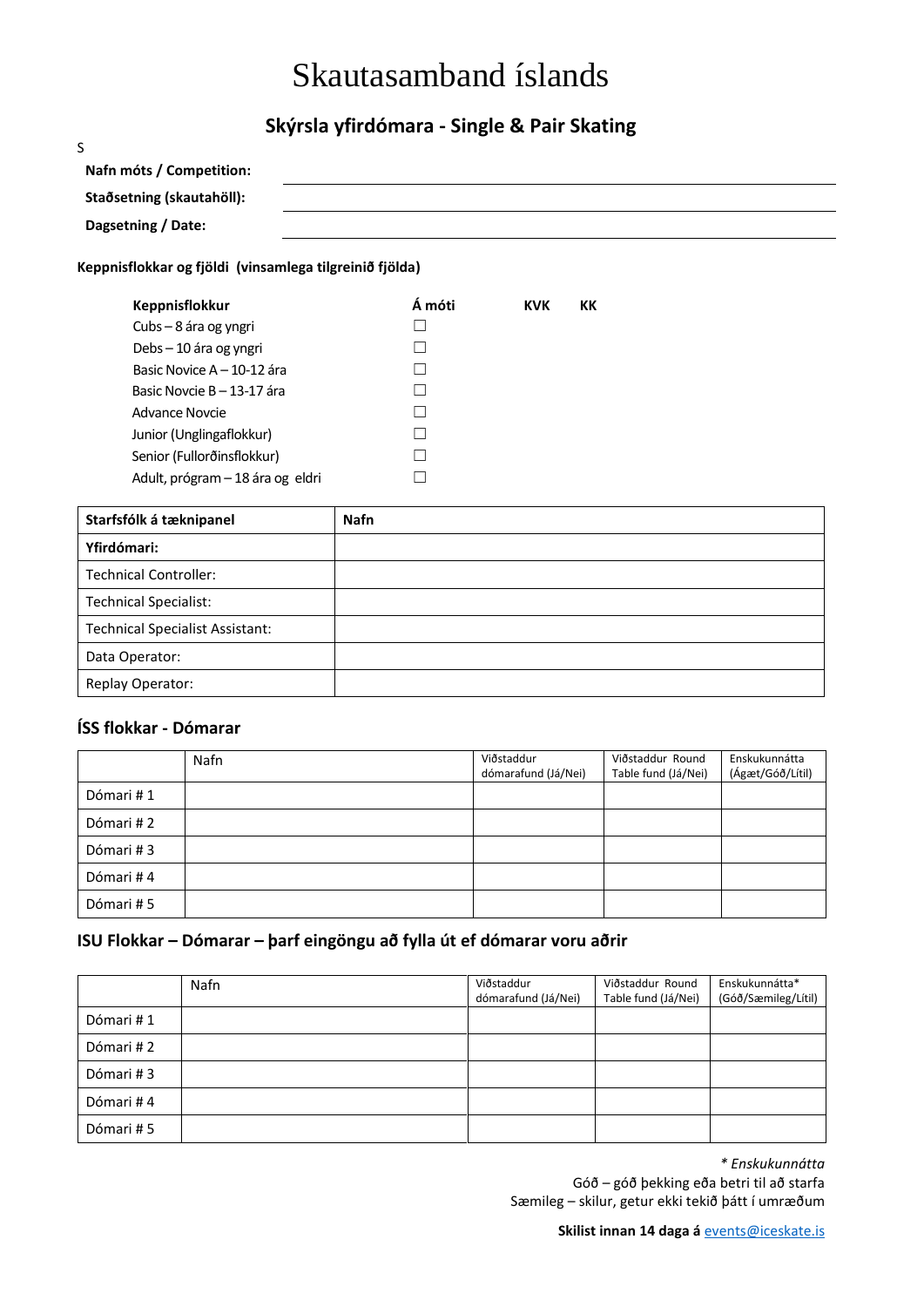## Skautasamband íslands

Lítil – skilur ekki spurningar

## **Athugasemdir / Comments**

| Name / Nafn starfsmanns:<br>1. |                                 |     |  |            |  |             |      |  |
|--------------------------------|---------------------------------|-----|--|------------|--|-------------|------|--|
| Mat:                           |                                 |     |  |            |  |             |      |  |
| Framúrskarandi                 |                                 | Góð |  | Ásættanleg |  | Í meðallagi | Slök |  |
|                                | <b>Athugasemdir / Comments:</b> |     |  |            |  |             |      |  |
|                                |                                 |     |  |            |  |             |      |  |
|                                |                                 |     |  |            |  |             |      |  |
|                                |                                 |     |  |            |  |             |      |  |

### **2. Skráning keppenda**

| # skráðir                | # keppendur   | # fjöldi | Hófu    | Luku    |  |
|--------------------------|---------------|----------|---------|---------|--|
| keppandur                | dregnir í röð | klúbba   | keppni: | keppni: |  |
| Hætt við keppni (ástæða) |               |          |         |         |  |

#### **3. Standard of skating and standard of judging:**

#### **4. Interesting elements for discussion in seminars and meetings if any:**

| Skater/Pair | Segment   |    | Element/Number |  | Reason |
|-------------|-----------|----|----------------|--|--------|
|             | <b>SP</b> | FS |                |  |        |
|             | <b>SP</b> | FS |                |  |        |
|             | <b>SP</b> | FS |                |  |        |